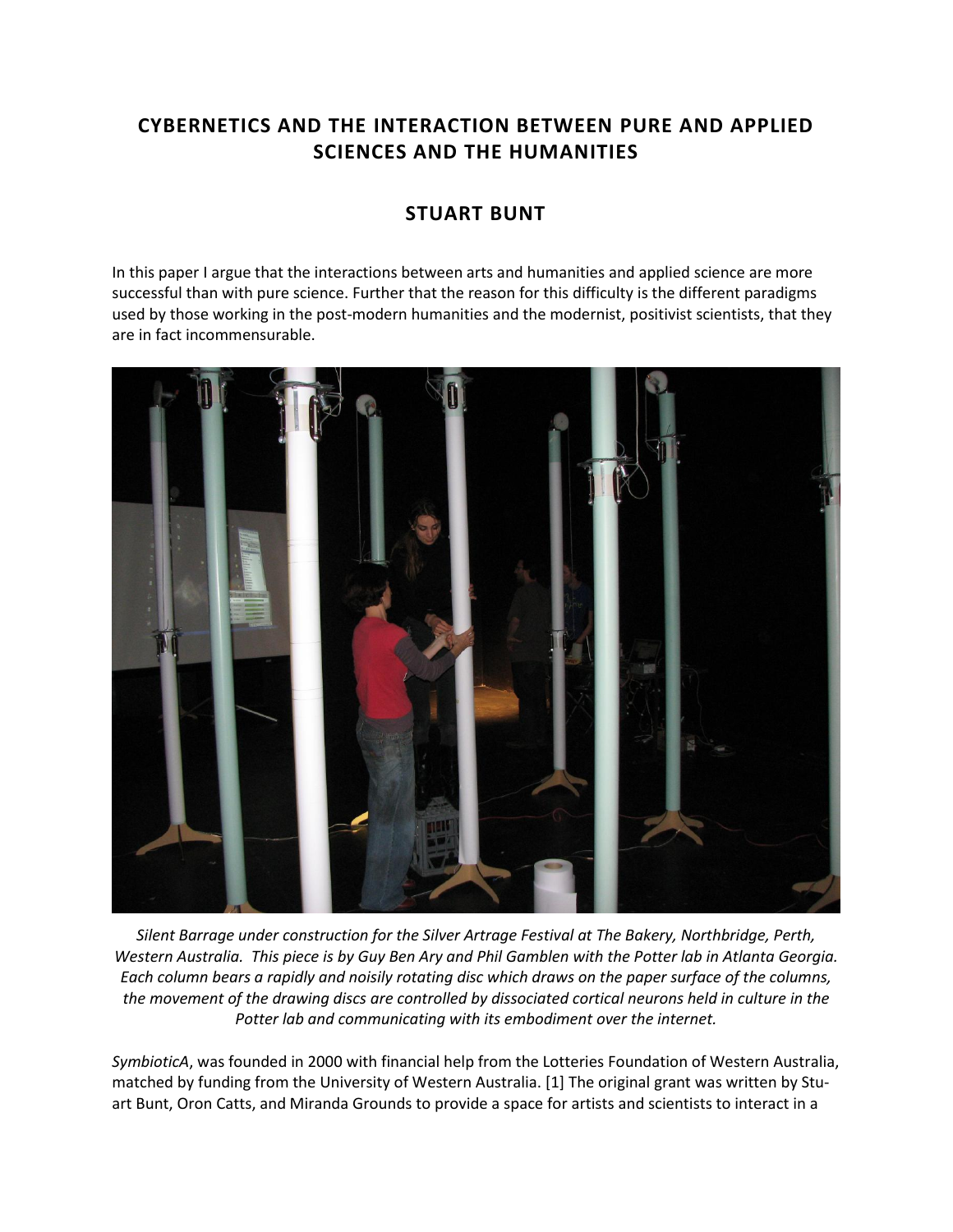situation of mutual respect rather than dependency. One of the first projects of *SymbioticA was Fish and Chips* produced by the *SymbioticA* research Group was seminal in developing the principles and directions of this research laboratory. The researchers involved in this project formed a loose collective known as the SymbioticA Research Group or SARG. Using techniques developed during my D.Phil [2] research. Guy Ben Ary gathered a team of experts to produce a complex art work. Guy, and the kinetic sculptor Phil Gamblen have gone on to perfect, develop and extend this work with later pieces such as *MEART* and *Silent Barrage* which have been exhibited world-wide. [3]

For details of these works the readers are referred to the *Fish and Chips* web site. [4] Briefly these pieces consist of neural tissue driving a mechanical drawing device. In the pioneering *Fish and Chips* work the valves of the beautifully sculpted pneumatically driven arm, designed by Phil Gamblen, were controlled by the output from the region of a goldfish's brain connected to an isolated eye (the optic tectum). [5] An electrode picked up the electrical output of the tectal neurons in response to the images provided to the fish eye. A computer program written by Iain Sweetman then extracted patterns of neural activity and used them to control the pneumatic valves operating the drawing arm.

This relatively trivial science (the original physiological methods were first used in the 60's), [6] when brought into the public arena (*Fish and Chips* was first shown publicly in The Bruckner Opera house at Ars Electronica in 2001) [7] produced a powerful art work to be appreciated on many levels. How did we feel about such a "semi-living" object; part fish, part machine? A machine controlled by a non-human brain, with no human intervention can be very confronting. Could isolated neural tissue be creative? Did such an "artist" need feedback, to see what it produced? What were the ethics of using living animals in an art work? Later we were to encounter problems of ownership – who had the IP and moral rights on the - art works - produced by *Fish and Chips*?

In this paper I want to use *Fish and Chips* and other mechano-organic devices as exemplars of the interactions between art, science and engineering/medicine. I intend to make a clear distinction between these three practices and discuss the positive and negative interplay between them. I do not subscribe to the recent fad for suggesting a "third way," a romantic fusion of the arts and sciences, [8] a movement practically ignored by the sciences, but gaining popularity in the new media art world. In fact. I will argue that the language and gestalt of postmodern or post – postmodern arts are, in the words of Thomas Kuhn, incommensurable with those of the essentially modernist sciences. By science I mean pure or basic science, which is research carried out purely to increase our knowledge and understanding of the world. It presupposes an external reality independent of the observation or observer and in this way differs significantly from the creative arts that attempt to communicate an individual internal opinion about the world or to encourage the audience to bring their own interpretation to the work or performance; and from the post – modern humanities that resist the idea of contextually, semantically independent "truth."

Funding for such basic research is now rare and increasingly under pressure as public understanding and political support waivers (those in the arts will be all too familiar with this). Most research grants now demand an opening statement as to how the research will benefit the funders or mankind. Most research carried out in universities is now applied research, research to solve a known problem. This is engineering, bioengineering, not science, and I include in this medical research. It involves developing new technology, applying science, not adding new basic knowledge of the world. I see this as quite different in its methodology to pure science although there has historically been a continual positive feedback between science and technology.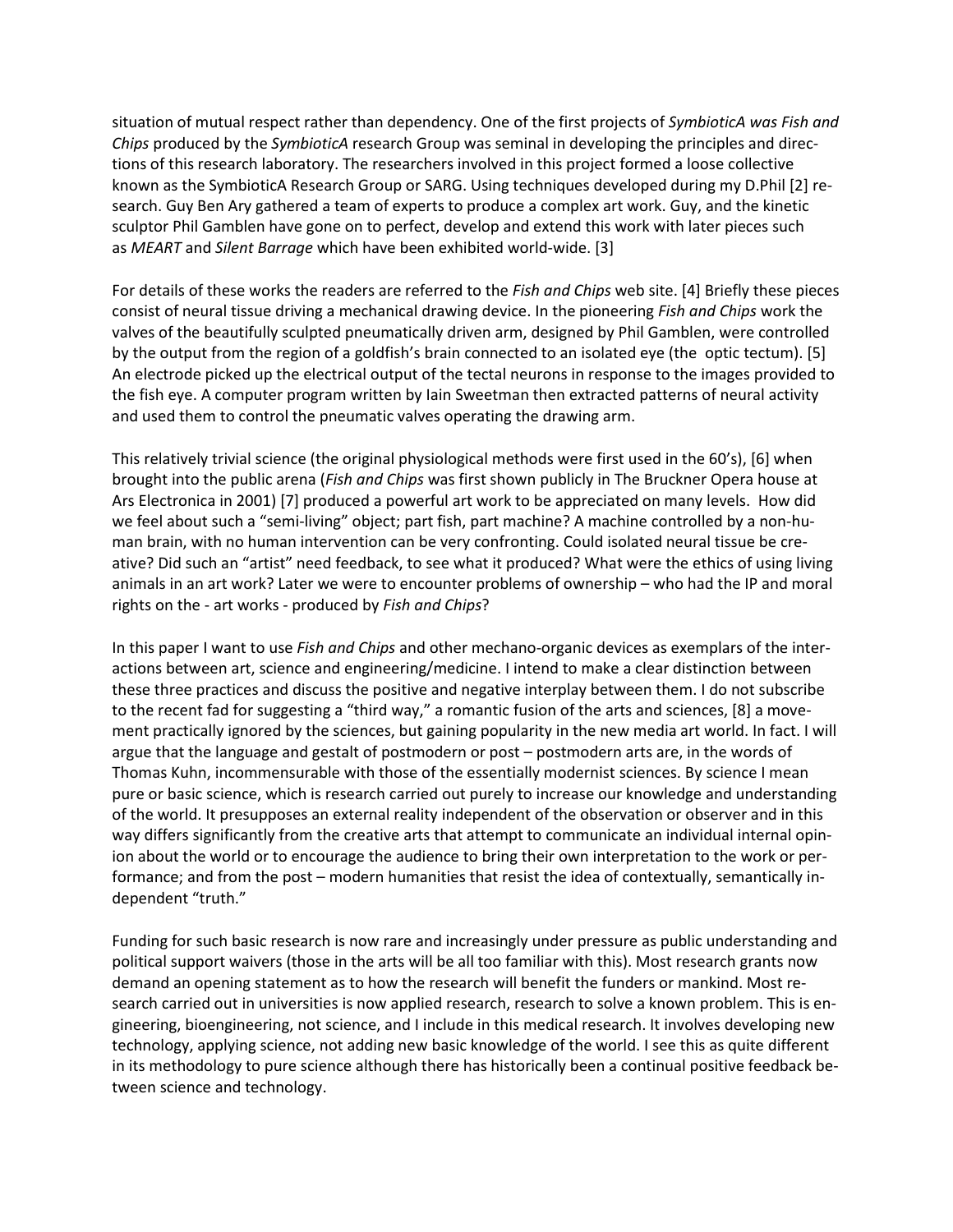The interaction between the arts and humanities and applied science and engineering is often positive. Here, the purity of the methodology is less important than finding a solution. Creativity and imagination have important roles. Much of current art practice and research involves the finding of a solution, how to communicate or represent the artist's concept, how to engage the audience, there are more similarities here than with the coldly analytical pure sciences. In many cases the arts identify new issues and problems to solve before engineers have even approached the solutions. There is a rich history of science fiction pre-dating or even inspiring later inventions. If we look at cyborgs, science fiction has often anticipated later developments, from Isaac Asimov's laws of robotics to prosthetically assisted soldiers. This positive relationship between the creative arts and applied science has been recognized recently by the Chinese government. Recognizing that many of the innovators and entrepreneurs of Silicon Valley were great science fiction fans when younger, they are now mandating more reading of science fiction in an attempt to increase the imagination and innovation of its engineers. [9]

While there is a clear interplay between the pure and applied sciences it is difficult to find any solid examples of a positive exchange between the arts and pure science. For example if we examine the field of bio-mechanical machines we see that the basic science involved requires an understanding of neuroscience, in particular how neurons and how the neural circuits they form, operate. The science underlying the electronics involves, understanding electromagnetism and with the use of transistors some quantum mechanics. This science has provided much inspiration for the humanities, "quantum" must be one of the most misunderstood and misquoted words in science. However it is difficult to find art/science collaborations that have contributed to our basic understanding of neuroscience or electro-magnetism. The humanities may have enhanced our understanding or misunderstanding of the implications of these discoveries and the errors that can creep into research due to human fallibility, but have they contributed to their discovery?

When we look at the art works involving mechanical arms and nervous tissue, they raise issues about the ethics of using living tissue, our ambiguous relationships with semi-living organisms, even reservations about the perversion of living material that this may be seen by some to represent. However, there is little contribution to the basic science. Take the examples of *MEART* and S*ilent Barrage*. Here the driving material is dissociated cortical neurons cultured in the lab of the engineer Steve Potter. [10] Potter's laboratory was set up to investigate the self-organising properties of neurons in culture. In his "normal" lab work Potter's lab has looked at the way these neurons can control external agencies and whether feedback from the outside world can be used by the neurons. While this looks like basic science, it is nearer to an engineering project or even an art research project as the neuroscientific foundation for the work is weak or non-existent (although in a nod to the funders statements are made about solving epilepsy). All neuroscientific evidence we have points to the almost crystalline precise organisation of cortical neurons (which is laid down in early development) as being crucial to cortical function. Any disturbance of cortical organisation in development leads to severe functional deficits.

Where the art work has succeeded is in highlighting future possibilities and drawbacks of this work. Anyone presented with *MEART* or the whirling drawing poles of *Silent Barrage* cannot fail to engage with the confronting embodiment of a possible future "machine." No scientific paper can communicate so directly with the public. However, one could argue that this interplay between basic science and the arts has been largely negative as works are often displayed out of context and with minimal documentation (this is after all an art piece not a scientific exhibition). The audience may take away a predominantly negative impression of the potentials of the technology. This may well be a needed antidote to the positive "spin" of the medical companies advertising their surgical robots or prostheses, but the art works have far less control over what they communicate and may well misinform. Many viewers of *Fish and*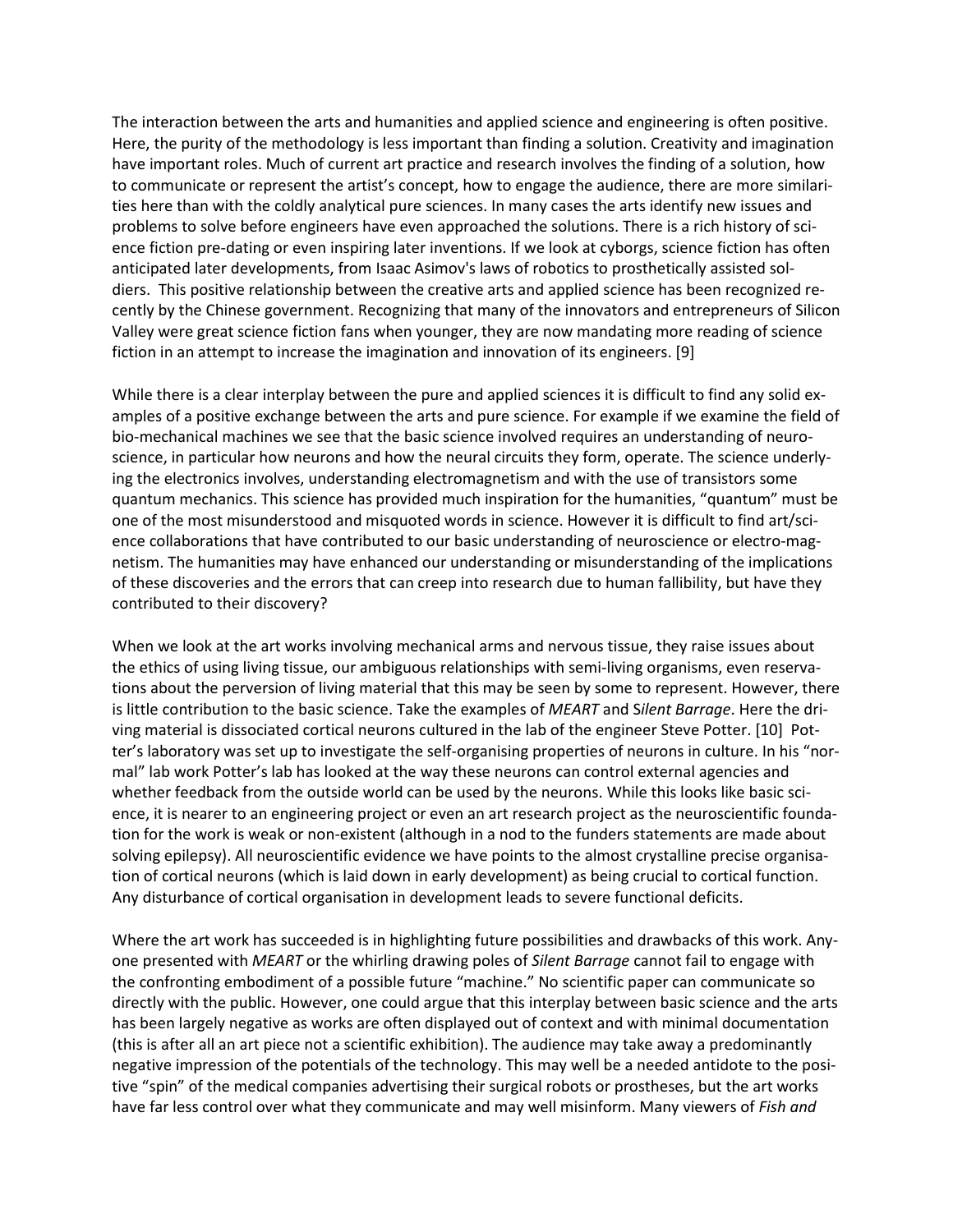*Chips* embodied it with impossible sentience and feared it unnecessarily. This has lead some scientists to be wary of working with artists, for fear of the negative impact.

The humanities have always employed critical analysis. They have, quite appropriately, applied the blow torch of social science and commentary on the sciences and have shown its many flaws; its sexism, elitism, Western dominance and corruption, the influence of big business and government on what is and is not researched and published. This has had a positive effect by making scientists aware of the limitations of their endeavours, but has had a largely negative effect on public opinion as this negative publicity is rarely matched by positive stories outside of medicine (an applied art?) and manned space flight, even the latter is now coming under fire for being an indulgence since the 2008 financial crisis. In the 21st century, the implementation of science often has more to do with societal acceptance than whether the science is correct or the resultant products efficient. The resistance to genetically modified foods, nuclear energy and anthropogenic climate change is not based on deficits with the science or engineering but with concerns over the effects of its application.

Philosophers such as Feyerabend have shown that hypothesis selection in science is not necessarily logical; that advances may be delayed by all too human resistance to new ideas. However, in spite of all its flaws, basic science has been enormously successful in its explanatory power. The strength of science does not lie in its random methods of hypothesis selection but in the empirical method. The examination, over and over again if necessary, of evidence using counter-intuitive methods, first laid down by Francis Bacon in the 17th century, but still as valid today. These rules for examining evidence call on the practitioner to deny his or her human traits, to not follow personal feelings or biases, to not be impressed by fame or reputation, to not follow popular opinion, to always maintain a healthy, independent scepticism.

This is the major point of departure from the arts, where the art work is all about the opinions, intuitions and feelings of the artist and his or her interaction with the audience, the "populace." These are very high level interactions, complex and contextually situated. No wonder postmodernism emphasises the complexity of the world, the interconnectivity and relativity of "truth" and "evidence". In contrast scientists are trained to avoid (as far as possible) all relativity and be as objective as possible, to "de-humanise" their work and reports so that the evidence should be independent of their opinions and personal experience. When C P Snow wrote his seminal work *The Two Cultures* he was describing both a class war and a wall of ignorance between the humanities and the sciences, berating the academics for their ignorance about the basics of science. How times have changed, it is a rare practitioner in the bio-arts that does not have a good understanding of the applied science (if not the basic science) underlying their collaborative work. However, most scientists are stuck in a post-modern world, perhaps it is they that are the new Philistines, ignorant of advances in the humanities. Universities still teach undergraduate science students (if they are taught any philosophy at all) the philosophy of science of Karl Popper, first proposed in the modernist twenties. Hypothesis testing requires evaluation of evidence, far from postmodernism, there is no suggestion that all points of view may be valid, the evidence must be ranked and the most unlikely abandoned. Scientists will even (though sotto voce in today's POMO world) say there are "facts" – that water IS made of hydrogen and oxygen, that this is context independent, will be so whether measured in a lab in Manhattan or a primary school in Kinshasa. If there is a disjunct it is now the scientists who do not understand the postmodern world of the arts and humanities.

This "dialogue of the deaf" between the arts, humanities and pure science would be of only academic interest were it not for its effect on public policy. The media is dominated by the humanities and the postmodern view of all views being of equal validity not privileging science with any special right to the